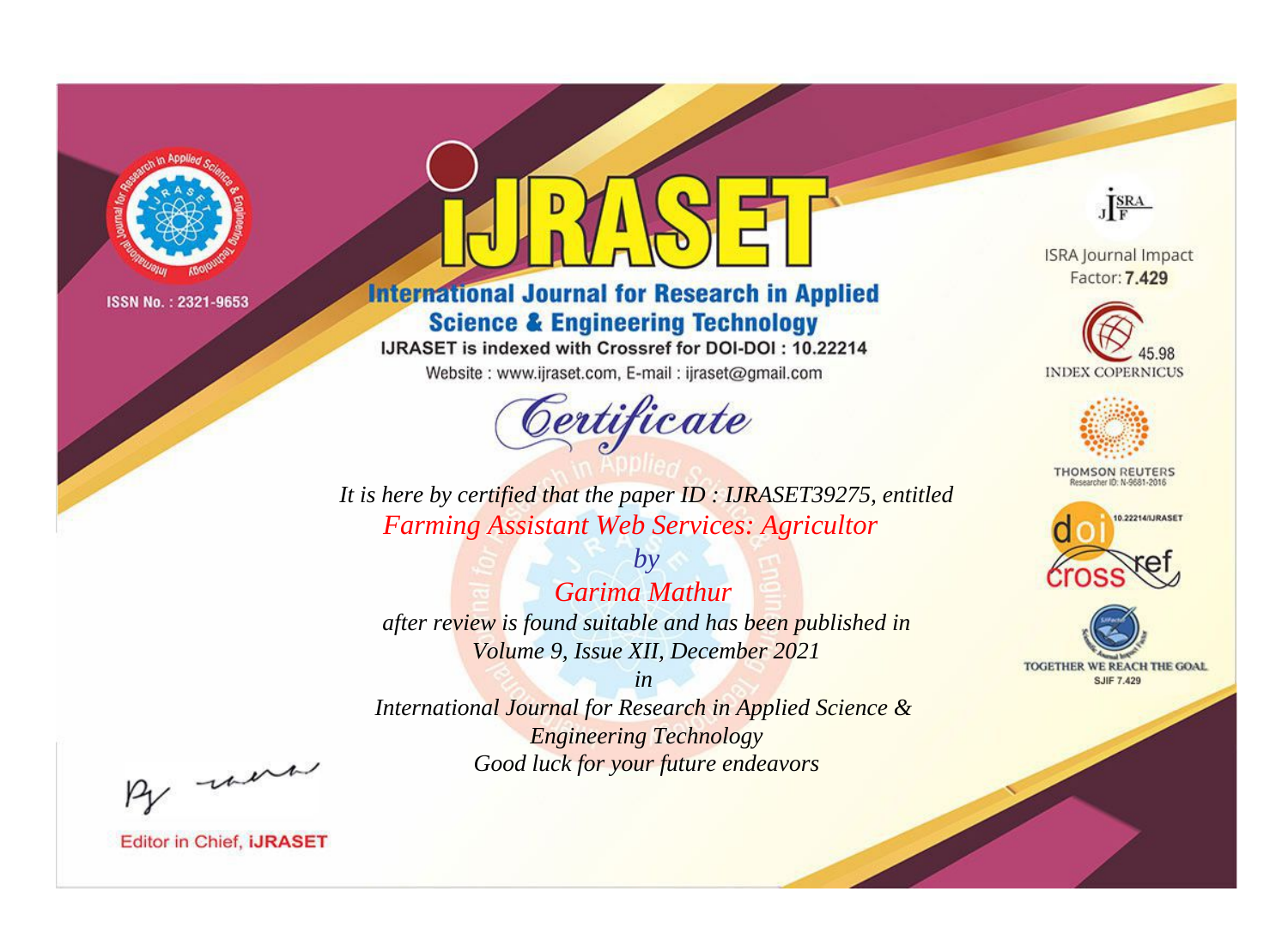

# **International Journal for Research in Applied Science & Engineering Technology**

IJRASET is indexed with Crossref for DOI-DOI: 10.22214

Website: www.ijraset.com, E-mail: ijraset@gmail.com



JERA

**ISRA Journal Impact** Factor: 7.429





**THOMSON REUTERS** 



TOGETHER WE REACH THE GOAL **SJIF 7.429** 

It is here by certified that the paper ID: IJRASET39275, entitled **Farming Assistant Web Services: Agricultor** 

Juhi Ahuja after review is found suitable and has been published in Volume 9, Issue XII, December 2021

 $by$ 

 $in$ International Journal for Research in Applied Science & **Engineering Technology** Good luck for your future endeavors

By morn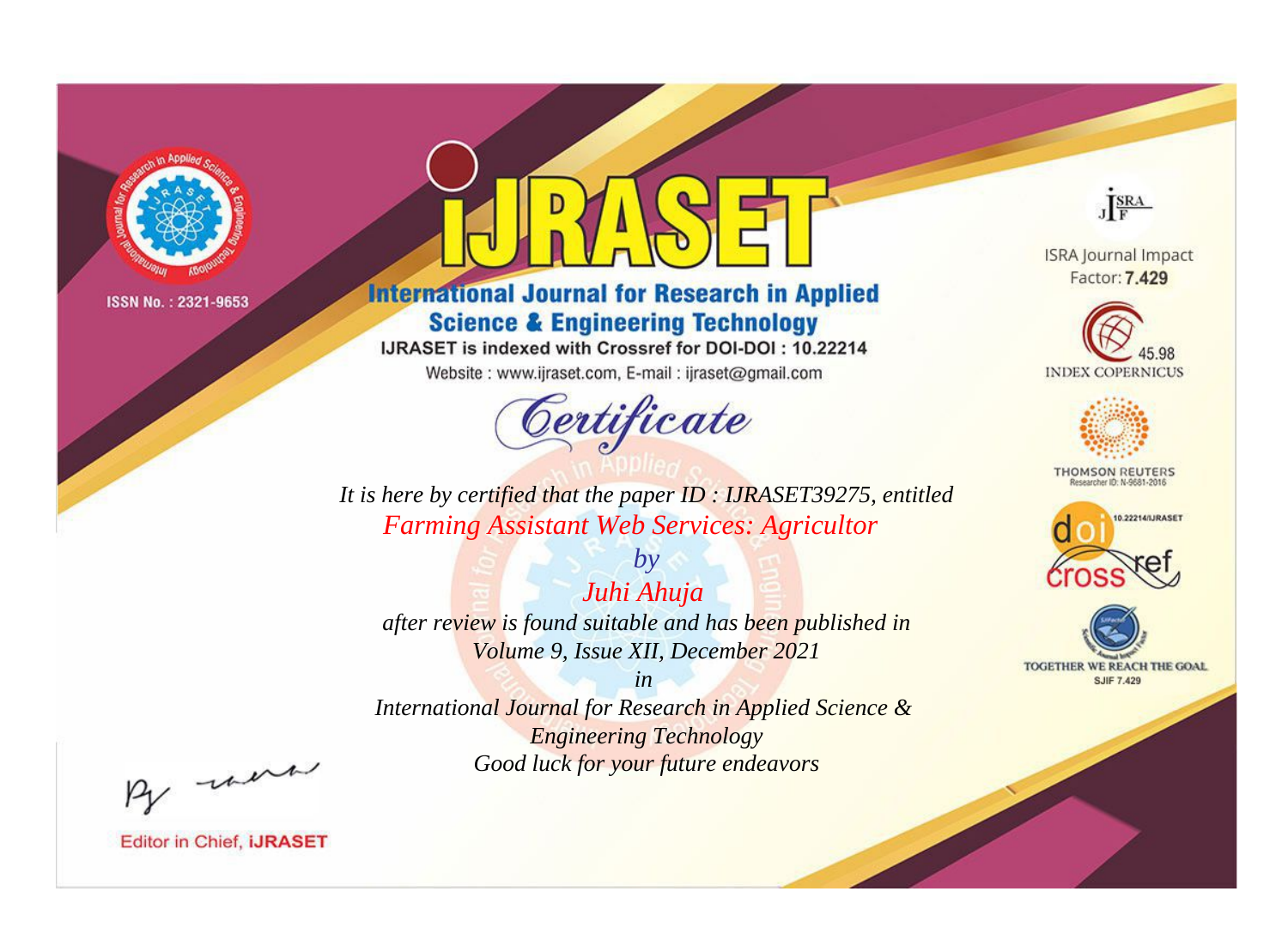

# **International Journal for Research in Applied Science & Engineering Technology**

IJRASET is indexed with Crossref for DOI-DOI: 10.22214

Website: www.ijraset.com, E-mail: ijraset@gmail.com



JERA

**ISRA Journal Impact** Factor: 7.429





**THOMSON REUTERS** 



TOGETHER WE REACH THE GOAL **SJIF 7.429** 

It is here by certified that the paper ID: IJRASET39275, entitled **Farming Assistant Web Services: Agricultor** 

 $b\nu$ Kishore Sohanda after review is found suitable and has been published in Volume 9, Issue XII, December 2021

 $in$ International Journal for Research in Applied Science & **Engineering Technology** Good luck for your future endeavors

By morn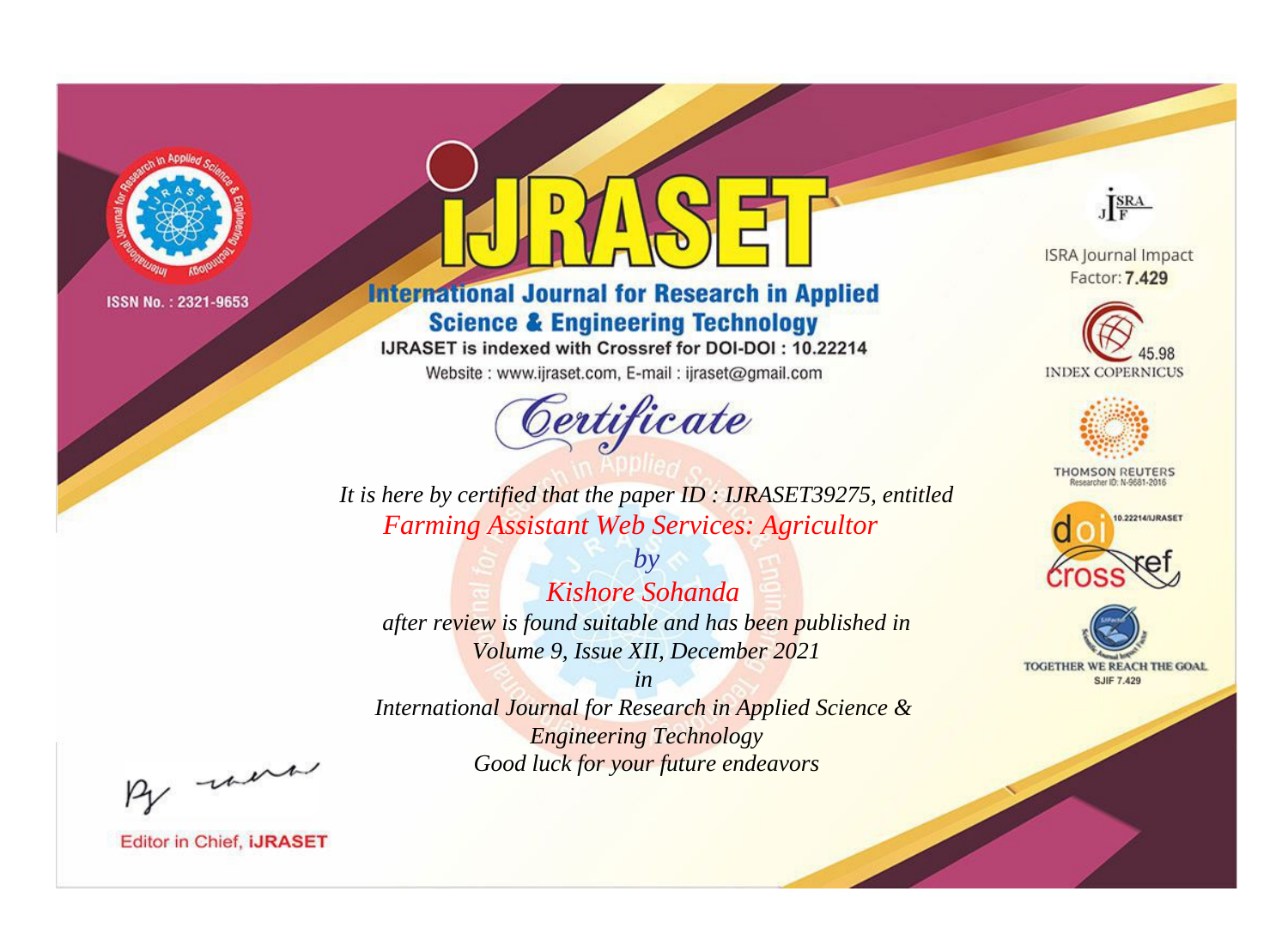

# **International Journal for Research in Applied Science & Engineering Technology**

IJRASET is indexed with Crossref for DOI-DOI: 10.22214

Website: www.ijraset.com, E-mail: ijraset@gmail.com



JERA

**ISRA Journal Impact** Factor: 7.429





**THOMSON REUTERS** 



TOGETHER WE REACH THE GOAL **SJIF 7.429** 

It is here by certified that the paper ID: IJRASET39275, entitled **Farming Assistant Web Services: Agricultor** 

 $by$ **Kshitij Bohre** after review is found suitable and has been published in Volume 9, Issue XII, December 2021

 $in$ International Journal for Research in Applied Science & **Engineering Technology** Good luck for your future endeavors

By morn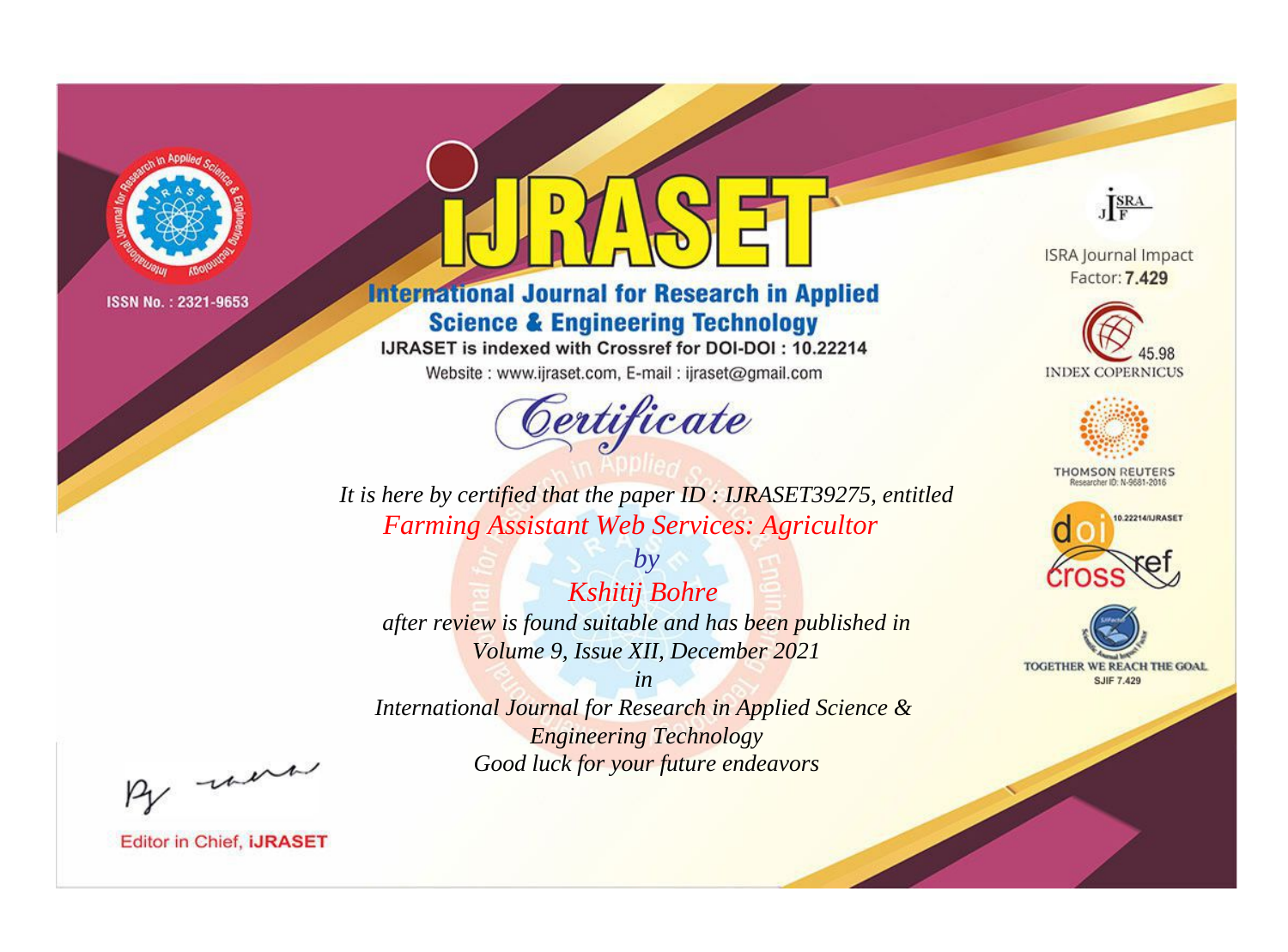

# **International Journal for Research in Applied Science & Engineering Technology**

IJRASET is indexed with Crossref for DOI-DOI: 10.22214

Website: www.ijraset.com, E-mail: ijraset@gmail.com



JERA

**ISRA Journal Impact** Factor: 7.429





**THOMSON REUTERS** 



TOGETHER WE REACH THE GOAL **SJIF 7.429** 

It is here by certified that the paper ID: IJRASET39275, entitled **Farming Assistant Web Services: Agricultor** 

 $by$ **Santosh Varshney** after review is found suitable and has been published in Volume 9, Issue XII, December 2021

 $in$ International Journal for Research in Applied Science & **Engineering Technology** Good luck for your future endeavors

By morn